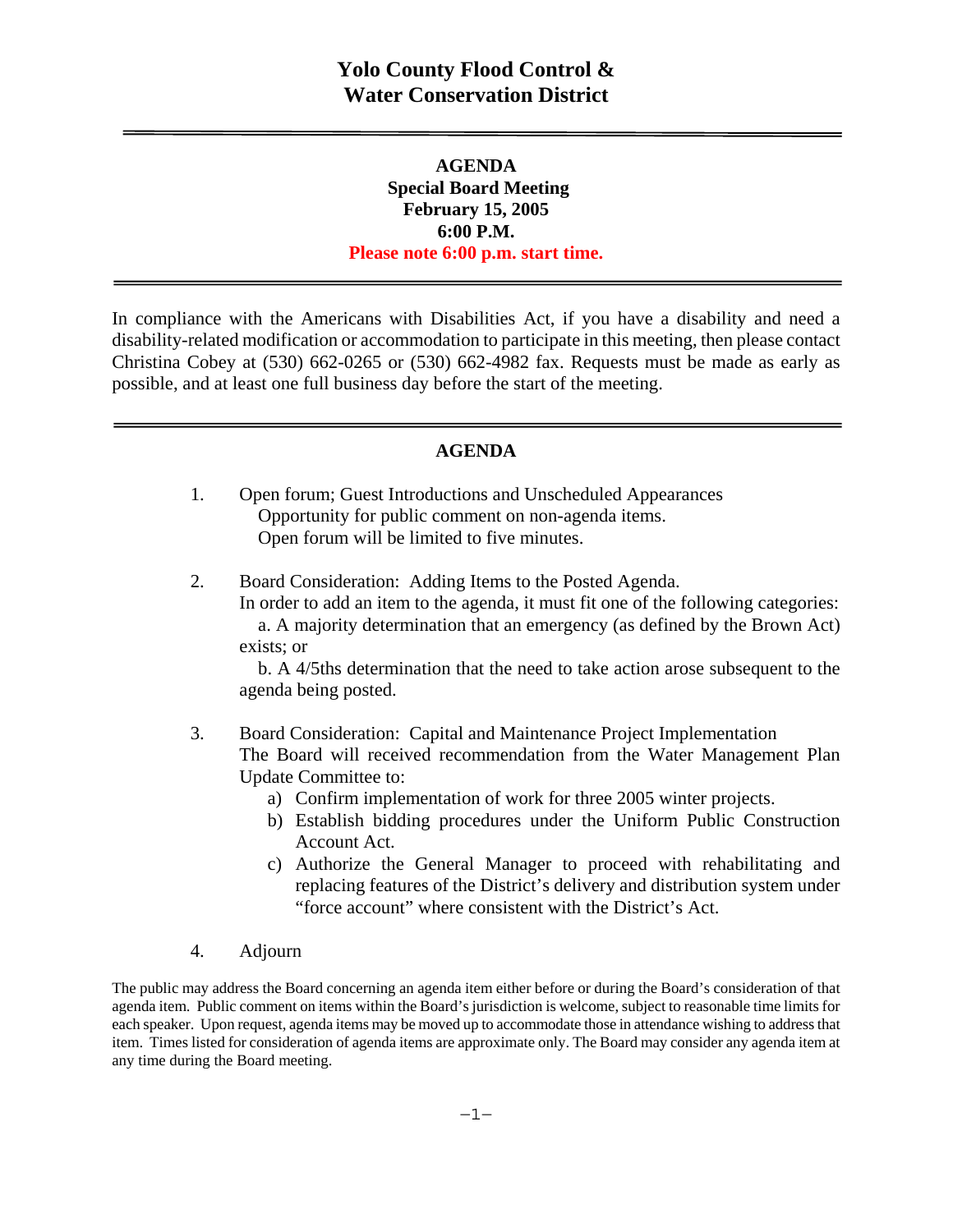I declare that the foregoing agenda was posted at the office of the Yolo County Flood Control and Water Conservation District, 34274 State Highway 16, Woodland, CA on February 11, 2005.

By: \_\_\_\_\_\_\_\_\_\_\_\_\_\_\_\_\_\_\_\_\_\_\_\_\_\_\_\_\_\_\_\_\_\_\_\_\_

Christina Cobey, Administrative Assistant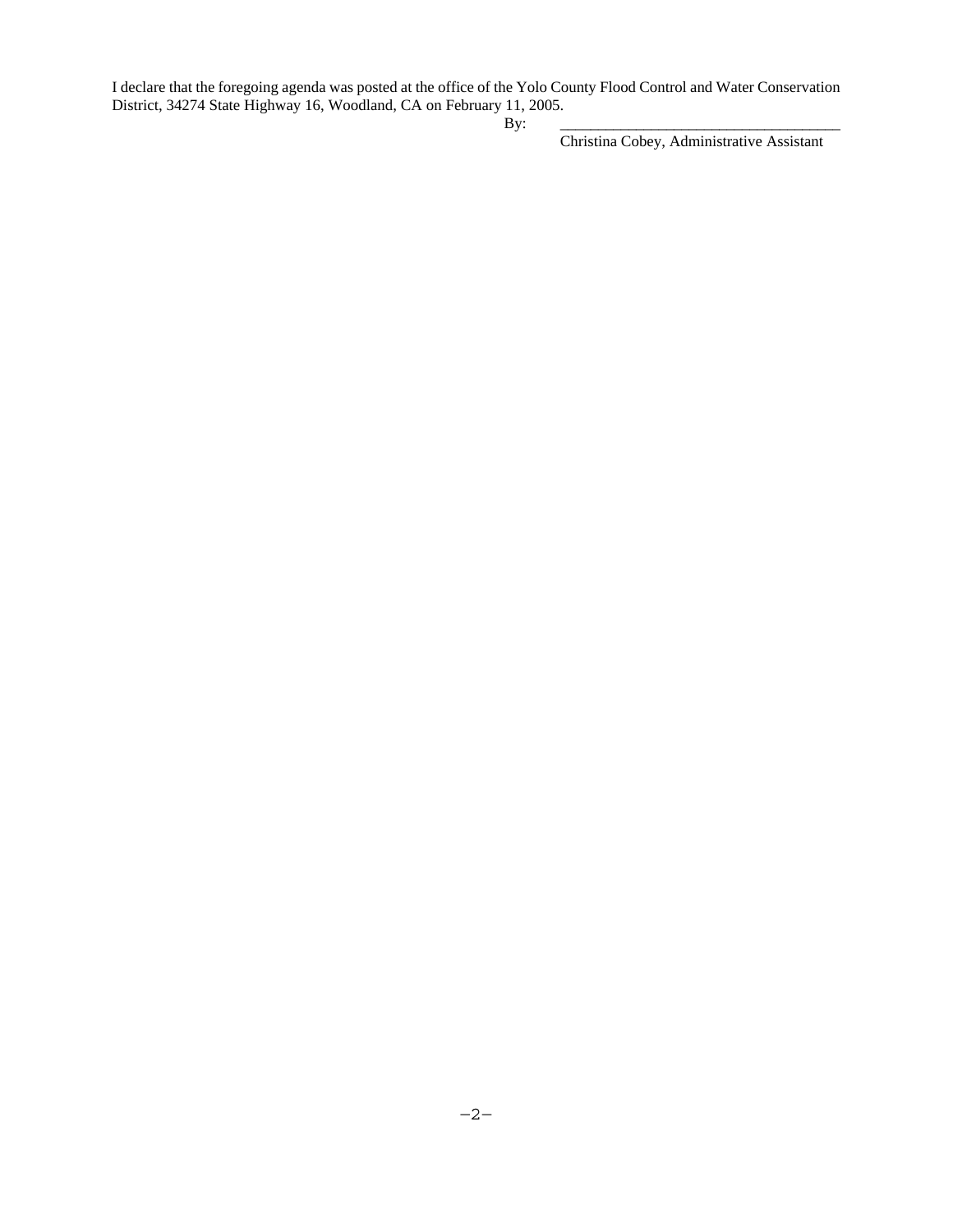### SPECIAL BOARD MEETING MINUTES FEBRUARY 15, 2005

The Special February meeting of the Board of Directors of the Yolo County Flood Control and Water Conservation District was held at 6:00 p.m. on February 15, 2005 at its regular place of business, 34274 State Highway 16, Woodland, California. Chair Brice convened the meeting with Directors Eoff, Scheuring and Rominger present. Director Vink was absent. Also in attendance were:

District Staff and Consultants Tim O'Halloran, General Manager Christy Barton, Assistant General Manager Paul Bartkiewicz, Legal Counsel Francis Borcalli, Engineering Consultant

**Members of the Public**  None

OPEN FORUM No comments were made.

# **CAPITAL & MAINTENANCE PROJECT IMPLEMENTAION**

Mr. O'Halloran reported that the Water Management Plan Update Committee had met to review the capital and maintenance projects being proposed this evening, had discussed the Uniform Public Construction Account bidding process, and had discussed the use of "Force Account" for repairs, rehabilitation and replacement of certain types of facilities in the District's system. Director Rominger asked that Mr. O'Halloran make the presentation for the Committee.

Prior to Mr. O'Halloran reviewing the specific projects being proposed for implementation, Mr. Bartkiewicz reviewed the procedures required and exemptions available under the California Environmental Quality Act ("CEQA").

The three projects that are proposed for implementation prior to the 2005 irrigation season are the replacement of a culvert downstream of the Cottonwood Canal head gate, replacement of the Frederick's Flume backup structure, and replacement of the County Road 88/Yolo Central Canal culvert.

The Cottonwood culvert replacement anticipates replacing a culvert under a farm road crossing immediately downstream of Cottonwood head gate. The culvert is partially collapsed and badly corroded. At the upstream end of the culvert, the canal is being protected from erosion by a temporary plywood wall, and numerous holes in the culvert pipe are leaking water around it. It is proposed to replace the culvert to increase safety and reliability of the existing service on the Cottonwood Canal.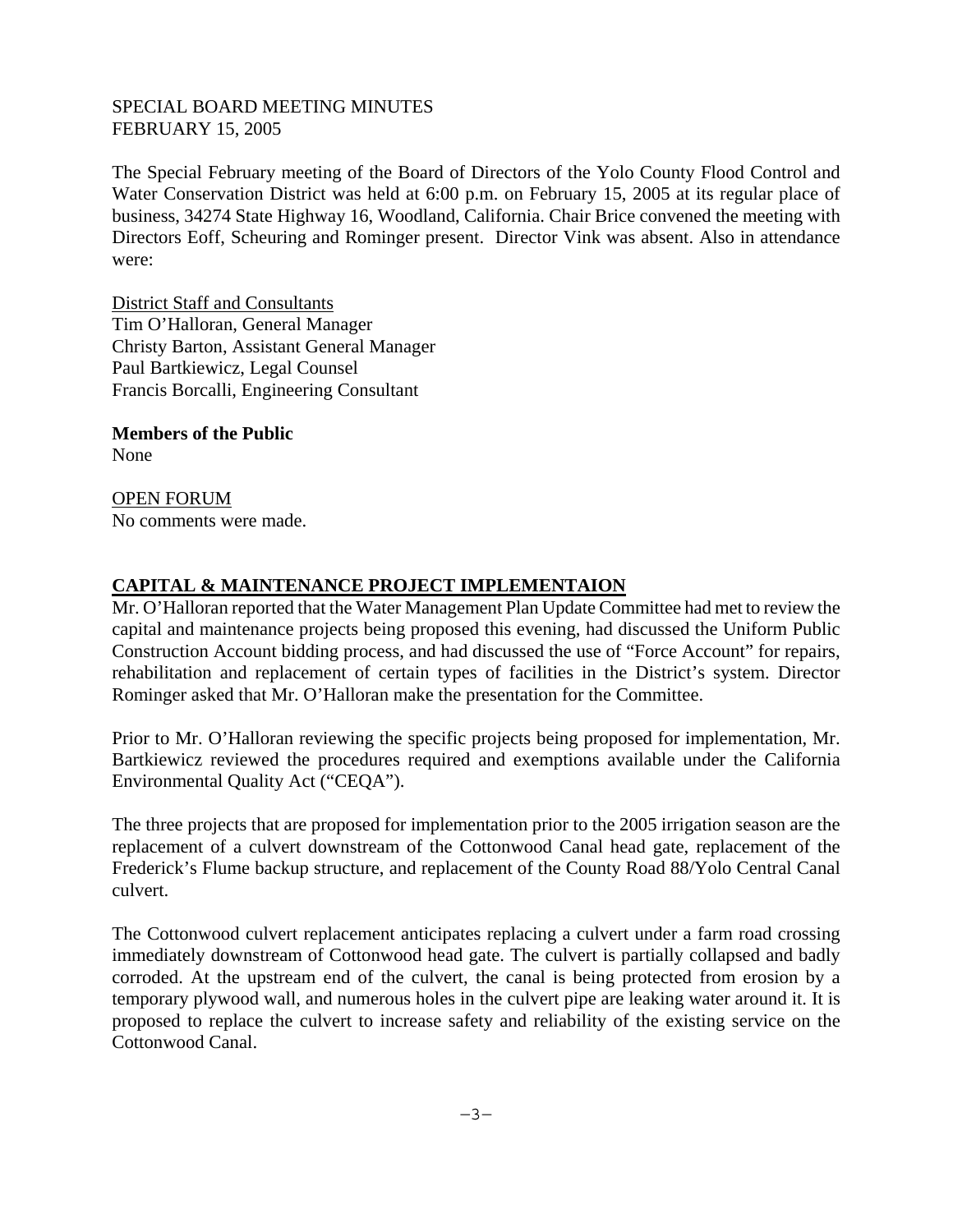The Frederick's Flume Project anticipates replacement of the existing Winters Canal backup structure, which has five gates with flashboards, with a three-gated structure. One of the three gates will be a Rubicon gate. This rehabilitation will more safely and better control the water levels in the Winters Canal at the Fredrick's Flume, and provide more accurate measurements of downstream flows and more consistent deliveries into the Pleasant Prairie and Yolo Central Canals.

The County Road 88/Yolo Central Canal culvert replacement project will replace and extend a crossing and the overlying portion of County Road 88 where the existing culvert failed leaving a hole in the road that is currently covered by a large metal plate. Yolo County would like the width of the crossing extended for roadway purposes. The District will work with the County to provide for the extension of the roadway.

Mr. Bartkiewicz reported that the Uniform Public Construction Cost Account Act was created to standardize the bidding processes for public agencies, which would have been provided in the forming documents and could differ substantially from one another. Mr. Borcalli reviewed the bidding requirements of the Act and reported that emergency projects are exempted from the Act's bidding procedures. Mr. Borcalli recommended the District adopt the bidding procedures under the Act.

Mr. Bartkiewicz reviewed the provisions that allow the use of "force account" contracts for rehabilitation and replacement of some District facilities. Force account projects require unanimous approval by the Board, must consist of protection and/or maintenance work, be done under District supervision, and be paid on a rate per hour. Mr. Borcalli reviewed a proposal to secure on an annual basis, force account contracts with three contractors. He reported that by their very nature, force account projects are often not well-defined and engineering drawings and specifications would be difficult and expensive to develop. These projects will need to be closely over-seen by a District representative.

Mr. Borcalli reported that emergency projects are exempted from the force account prior approval procedures. Mr. Bartkiewicz reported that the Board, if it wished could approve the use of force account when adopting its budget by specifying the use of force account and the approved projects. Selection of the contractor for a given job is anticipated to be via phone call. A number of criteria will be considered including but not limited to the availability, distance from the job site, mobilization, and strengths in the type of work to be performed.

Mr. O'Halloran reported that the District is trying to develop a process that will work quickly, efficiently and economically within the parameters stipulated by the various applicable laws. A lot of time and effort has been devoted to research the District's options trying to develop a process and policy to use in the future.

**M/S/C** approved moving forward to replace and enlarge the culvert pipe on the Cottonwood Canal just downstream of the head gate, to rehabilitate the Frederick's Flume backup structure as outlined and to replace and extend the failed crossing on the Yolo Central Canal and County Road 88, adopted the bidding procedures under the Uniform Public Construction Account Act, and authorized the General Manager to use "force account" where consistent with the District Act to rehabilitate and replace District facilities.